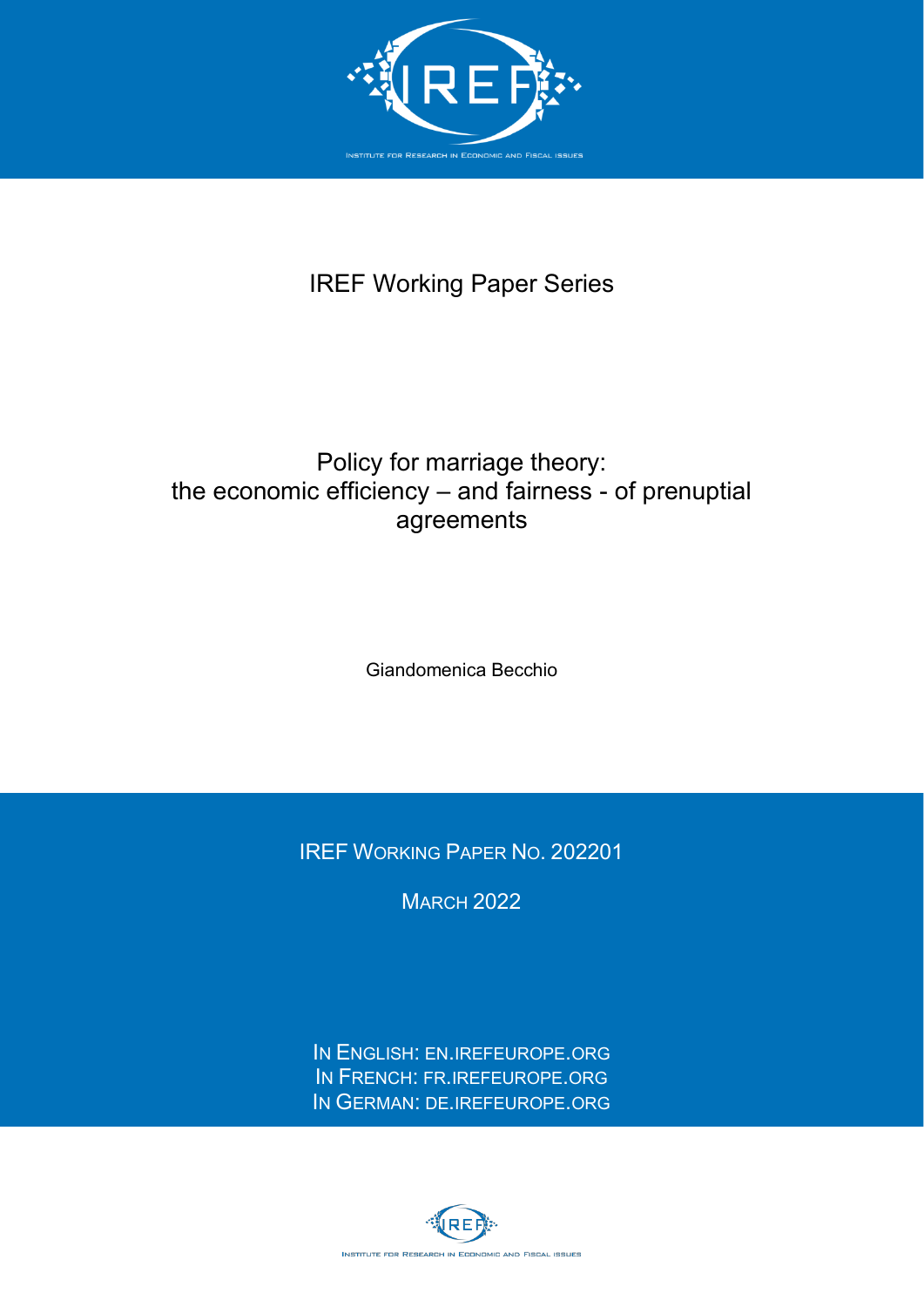# **Policy for marriage theory: the economic efficiency ± and fairness - of prenuptial agreements**

## **Giandomenica Becchio Univ. of Torino and IREF**

## **Abstract:**

Prenuptial agreements or contracts (also known as prenups) are written contracts that enable affianced parties to organize their rights upon marrying, and eventually facilitate the procedure of divorce. They consist in a general agreement between partners about the custody of children, family's assets, and many more things related to the household. While in some countries, such as the United States, Belgium and the Netherlands, prenups are a well-known institution regularly adopted by couples, in other countries they have not attained legal status. This paper deals with prenups by adopting a history of economic thought perspective. Its aim is twofold: 1) to highlight the necessity to reform prenups, which should not merely be intended as a set of conditions in case of separation and divorce, but as agreements between spouses on how to properly handle the conditions within the new household, such as intra-house division of labor and child care; 2) to show that if prenuptial contracts include not only conditions in case of separation and divorce, but also agreement in sharing responsibilities between partners, prenups should be welcomed by both standard economics, based on efficiency as the ultimate benchmark, and by less standard economics, such as feminist economics, more oriented toward fairness and a possible resolution of the "double burden" of wage work and housework, which is usually on women, or on the weaker (in terms of economic clout) partner in case of same-sex couples.

### **JEL codes: B29, B54, K36**

**Keywords: Prenuptial agreements, marriage, divorce, contract theory**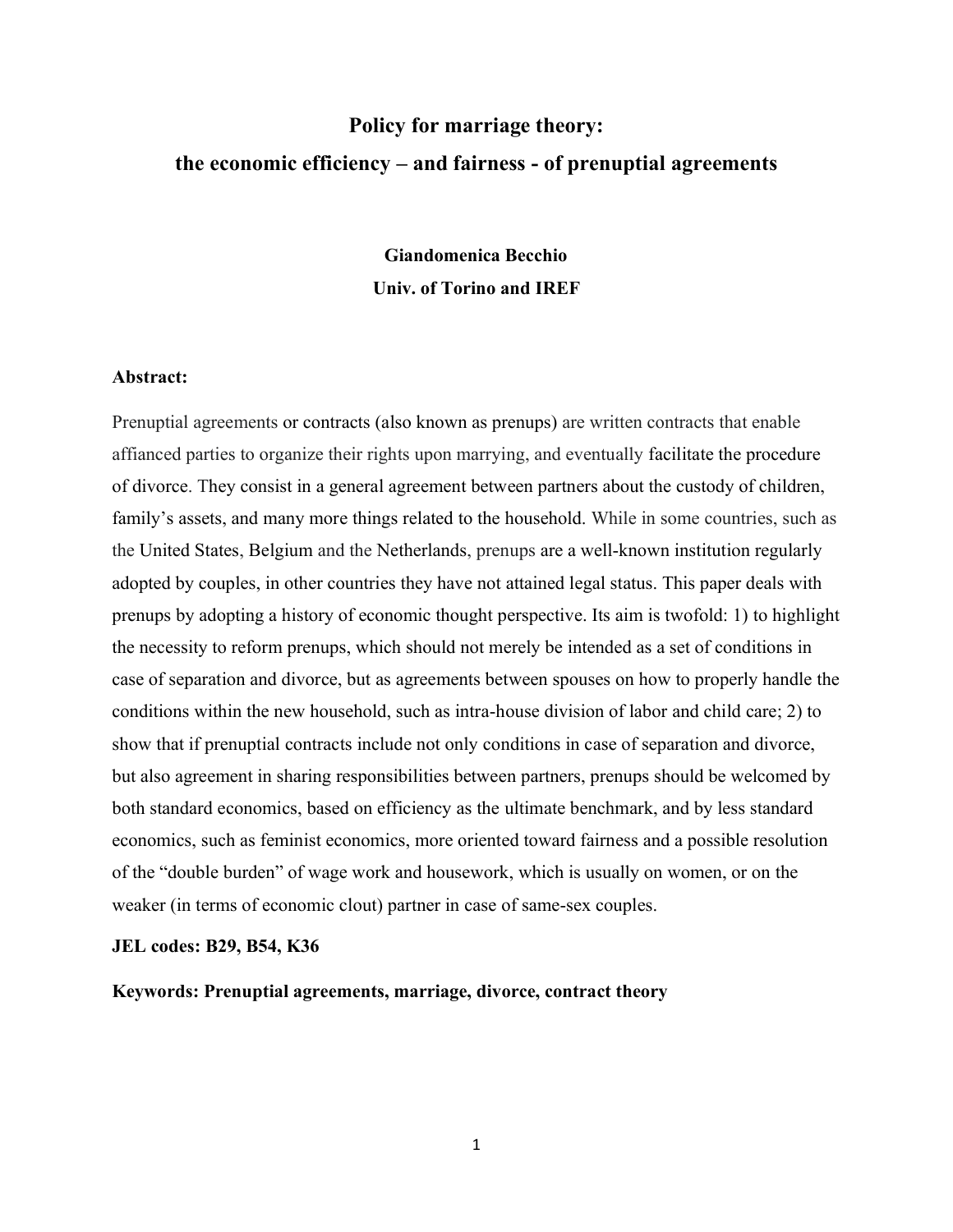## **Policy for marriage theory:**

## **the economic efficiency ± and fairness - of prenuptial agreements**

### **Introduction**

Prenuptial agreements are contracts between partners related to the household. They can be applied either as a form of regulation of sharing responsibilities and tasks within the household or to cope with the custody of children, family's assets, and many more things in case of divorce. Supporting or opposing prenuptial agreements, either as a substitute for divorce legislation or as a complement to divorce legislation, is a complex matter that involves legal rights, economic matters and moral factors. On one side, many policy makers who are in favor of prenups maintain that while divorce laws have undermined the institution of marriage, prenuptial contracts may be seen as an incentive to long-term commitment as it is required in marriage. On the other side, detractors of prenups usually claim that in a society where power bargain is asymmetrically in favor of one part (men), prenuptial agreements will reinforce that asymmetry.

In economic theory, family matters have been scrutinized by two different, and somehow opposite, research fields: the new home economics (NHE) founded by Gary Becker in the 1970s, and feminist economics developed between 1970s and 1990s as a reaction against NHE. While NHE is based on efficiency as the ultimate benchmark, and tends to justify the rationale behind the model husbands-breadwinners and wives-caregivers, feminist economics is based on fairness as its ultimate goal and is oriented toward a possible resolution of the "double burden" of wage work and housework, which is usually on women, or on the weaker (in terms of economic clout) partner in case of same-sex couples.

After offering a brief historical reconstruction of the theory of marriage and divorce within economics in both NHE and feminist economics, this paper presents a review of the more recent literature on prenuptial contracts, and suggests that if prenups are not merely intended as a set of conditions in case of separation and divorce, but as agreements between spouses on how to properly shares responsibilities between partners, such as intra-house division of labor and child care, they should be welcomed by both NHE and feminist economics.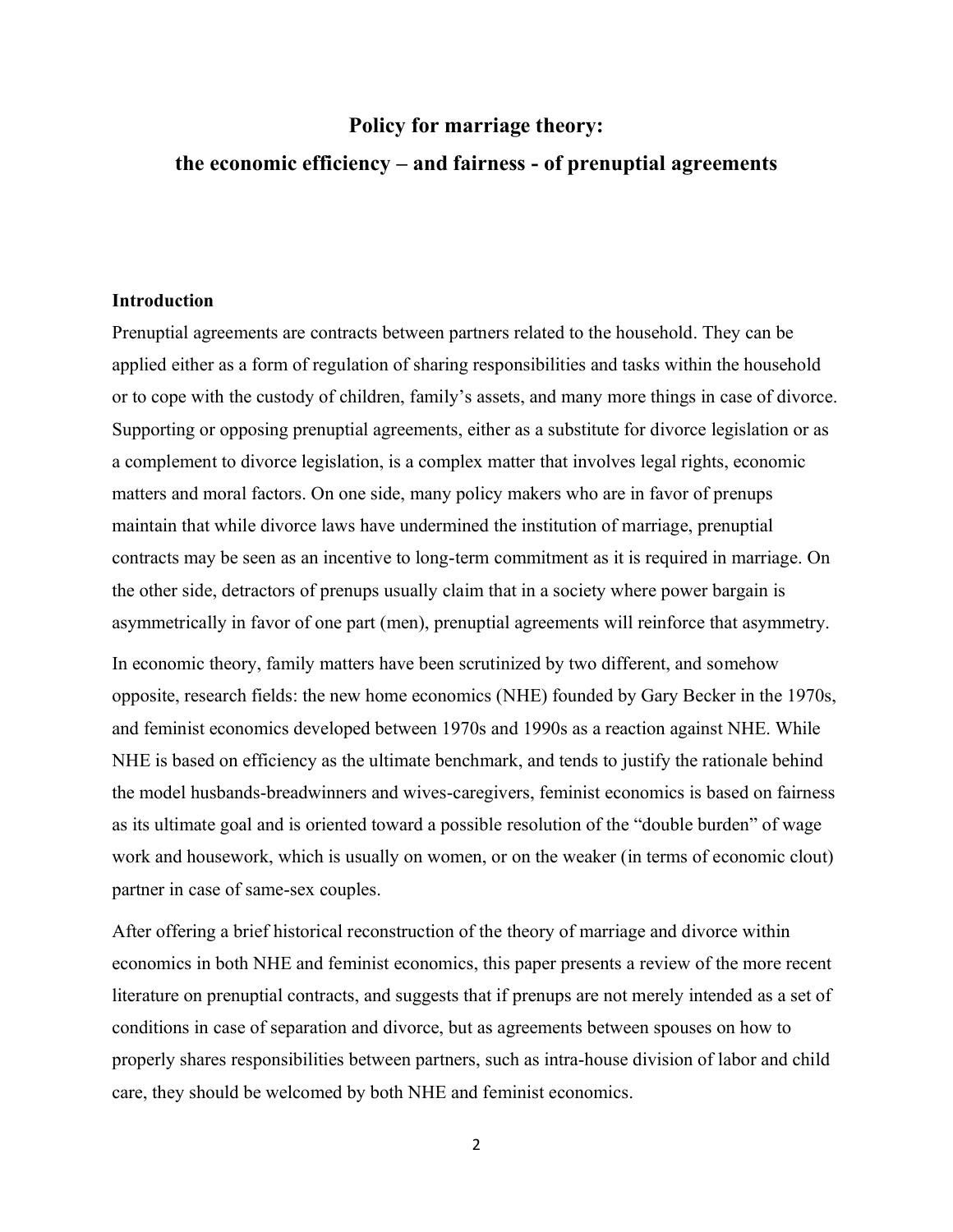Marriage and divorce are crucial issues in both NHE and feminist economics, while prenups have been rarely analyzed. Prenuptial agreements should not be confused with the dowry, a traditional institution intended as financial assets that a spouse will either offer to his/her partner (or his/her partner's family), or assume as a debt. Dowry has been historically embedded within any culture, including Western legislation, in order to define the legal binding of the parties involved in a marriage contract. More recently, dowry has dropped out of Western culture and, in some contexts, prenuptial contracts have been introduced and prenuptial contracting behavior has been analyzed in relation with transaction costs and property rights within families.

Meanwhile, during the last decades, marriage legislation in the Western countries has gradually reduced discrimination between spouses, namely discrimination against wives, by achieving a formal equality between them: forms of protection for the weaker partner, usually wives, had been introduced within marriage contracts by defining specific rules in case of death of one party, separation, and divorce. More recently, in some Western countries, same-sex marriage has been introduced as well as some specific legislation for domestic relationships, either for heterosexual couples or for same-sex couples. Nonetheless, many feminist scholars and activists, including economists, pointed out that the structures of marriage, even with increasing formal equality, continued to support the traditional gendered division of labor within the family.

### **1. Some historical framework about equal rights between spouses in the Western society**

The argument concerning equal rights between spouses implies an analysis about the nature of marriage, divorce and gender division of labor within a household. While marriage and divorce are institutions which have been legally recognized, the gender division of labor between spouses is much more related to customs and rules.

Marriage is a very ancient institution which might be dated back before 2350 B.C. when the evidence of a marriage ceremony between a couple in Mesopotamia was recorded. Thereafter, it became a widespread institution that continues to evolve throughout time embraced by various cultures**.**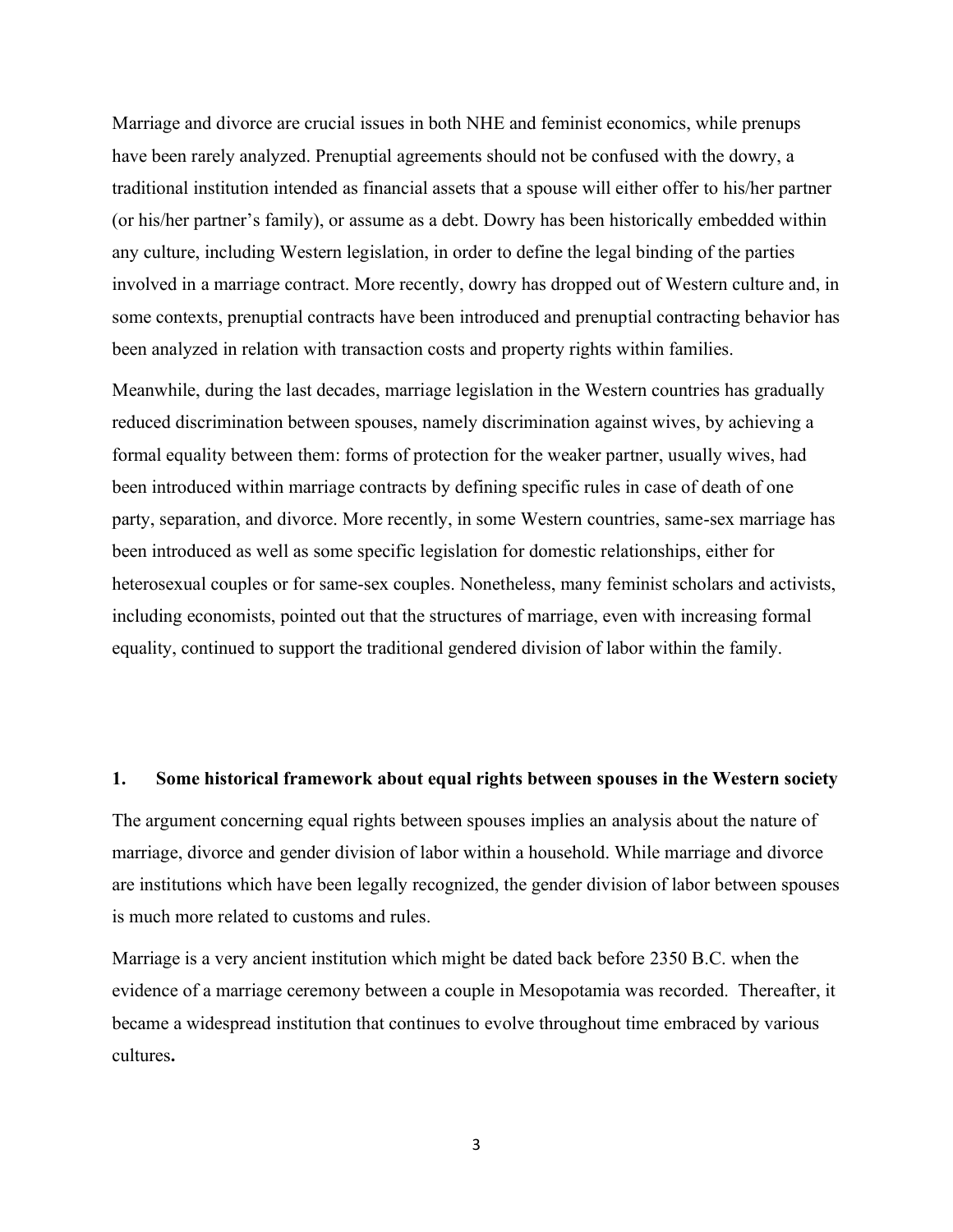In ancient time, its primary purpose was to bind women to men. Men were often surrounded by concubines and polygamy was normally customary, because women were considered men's property regardless of their own status. Divorce and repudiation were commonly accepted especially in case of childless unions. Religion and love entered much later into the picture, roughly in the Middle Ages, when the power of the Church arose and forbade polygamy and divorce by setting up marriage as a sacrament upon which the Church was the sole institution able to rule it (Yalom 2001). Meanwhile, the concept of romantic love emerged especially in the literature, albeit the legal and practical subjection of women continued (Coontz 2006).

The legal doctrine known as 'coverture' – from the French for "covering" – persisted until early feminism emerged in the 19<sup>th</sup> century. According to this doctrine, married women gave up their maiden name in order to surrender their identity in favor of their husbands who became representatives of two people and, eventually, of their children by forming a family around a household that has been regarded as the fundamental unity of a society. If households flourish, societies follow along: households may flourish if, and only if, a strict division of labor between spouses is achieved: regardless of their natural inclination, men were breadwinners while women must take care of everything related to the sphere of domesticity, including child raising (Barclay et al 2020). This division of labor between spouses was grounded on what has been traditionally called the doctrine of the 'separate spheres': the private sphere is women's dominion, while the public sphere is men's dominion (Eibach and Lanzinger 2020).

The subjection of women guaranteed by the institution of marriage was questioned by a lengthy property law process aimed to recognize women's rights on land and income. This process started in the United States in the 19th century: the first American law that permitted a woman any control over land was issued in Connecticut in 1808. In 1848, the Married Women's Property Act was issued by New York State: it allowed women to own and control personal property as well as to dispose issues and profits, without making them subjected to the disposal of their husbands. Between the 1870s and 1880s, the Parliament of the United Kingdom passed the two Married Women's Property Acts, which allowed married women to be the legal owners of the money they earned and to inherit property (1870), and it recognized husbands and wives as two separate legal entities (1882).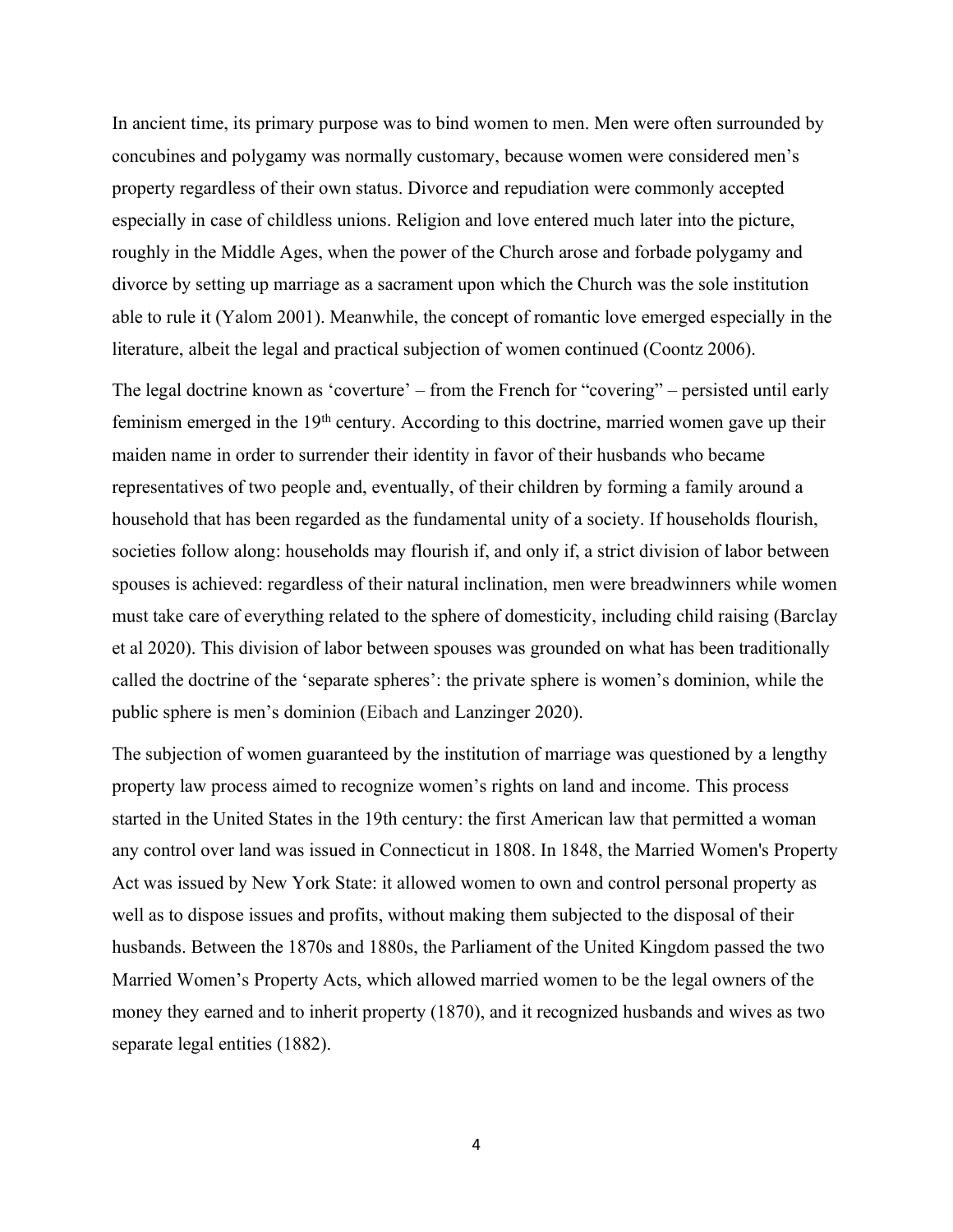These legal acts represented the very beginning of considering marriage as a contract between spouses rather than as a form of transmission of women from a paternal subjection to a marital one. Although the process in the West took many decades, legal recognition of women's property rights altered the relationship between spouses in terms of household decisions (Moehling and Thomasson 2020).

When legislation concerning the economic rights of married women started to pass, many middle-class women, who traditionally spent their life in the sphere of domesticity, joined the job market. This phenomenon rapidly became scrutinized by economists of the time: a large debate took place at the end of the 19th century about the economic consequences of married women who entered in the job market without having the necessity to do it, being their livelihood guaranteed by their husbands' income. It involved economists, such as Edgeworth<sup>1</sup>, Jevons<sup>2</sup>, and Marshall<sup>3</sup>, who reinforced the rationality behind the doctrine of the separate spheres. Of course, early feminist activists, and many women economists of the time, such as Perkins Gilman<sup>4</sup> and Taylor Mill<sup>5</sup>, devoted their energy in endorsing women's choice to become financially

<sup>&</sup>lt;sup>1</sup> Edgeworth (1922; 1923) seemed to promote an enlargement of the possibilities in the job market for women, but he questioned women´s abilities and justified unequal wage.

<sup>2</sup> Jevons (1883) made a distinction between married women/mothers and other women as well as between women working in factories and as domestics. He claimed that workhours and workplaces should be differentiated according to class, race, and gender, recommending the complete exclusion of mothers from factories. In fact, married women/mothers' main duty was to take care of the family and only in severe circumstances to help their husband with an extra-mural job.

<sup>&</sup>lt;sup>3</sup> Marshall (1890) was hostile to the modern conception of women: he argued that women have different mental attitudes, which prevent them from theoretical works; thereafter, they cannot be valuable professionals. Furthermore, being the traditional family a crucial factor for social development, their role as wives/mothers was fundamentally much more important than their presence within labor-force.

<sup>4</sup> In her *Women and Economics* (1898), Charlotte Perkins Gilman argued that women are subjugated in their role of wives and mothers and insisted on the necessity of female economic independence to the improvement of marriage and the family. Furthermore, she promoted an equal division of homework between men and women and self-determination of women in their professional activities.

<sup>5</sup> Harriet Taylor Mill authored *The Enfranchisement of Women* (1851), demanding: *³partnership* in the labors and gains, risks and remunerations, of productive industry; and a *coequal share* in the formation and administration of laws--municipal, state, and national--through legislative assemblies, courts, and executive offices" (Taylor Mill [1851] 1994, 179), and claiming that social restrictions on women, segregated to motherhood, prevented them from maximizing their happiness.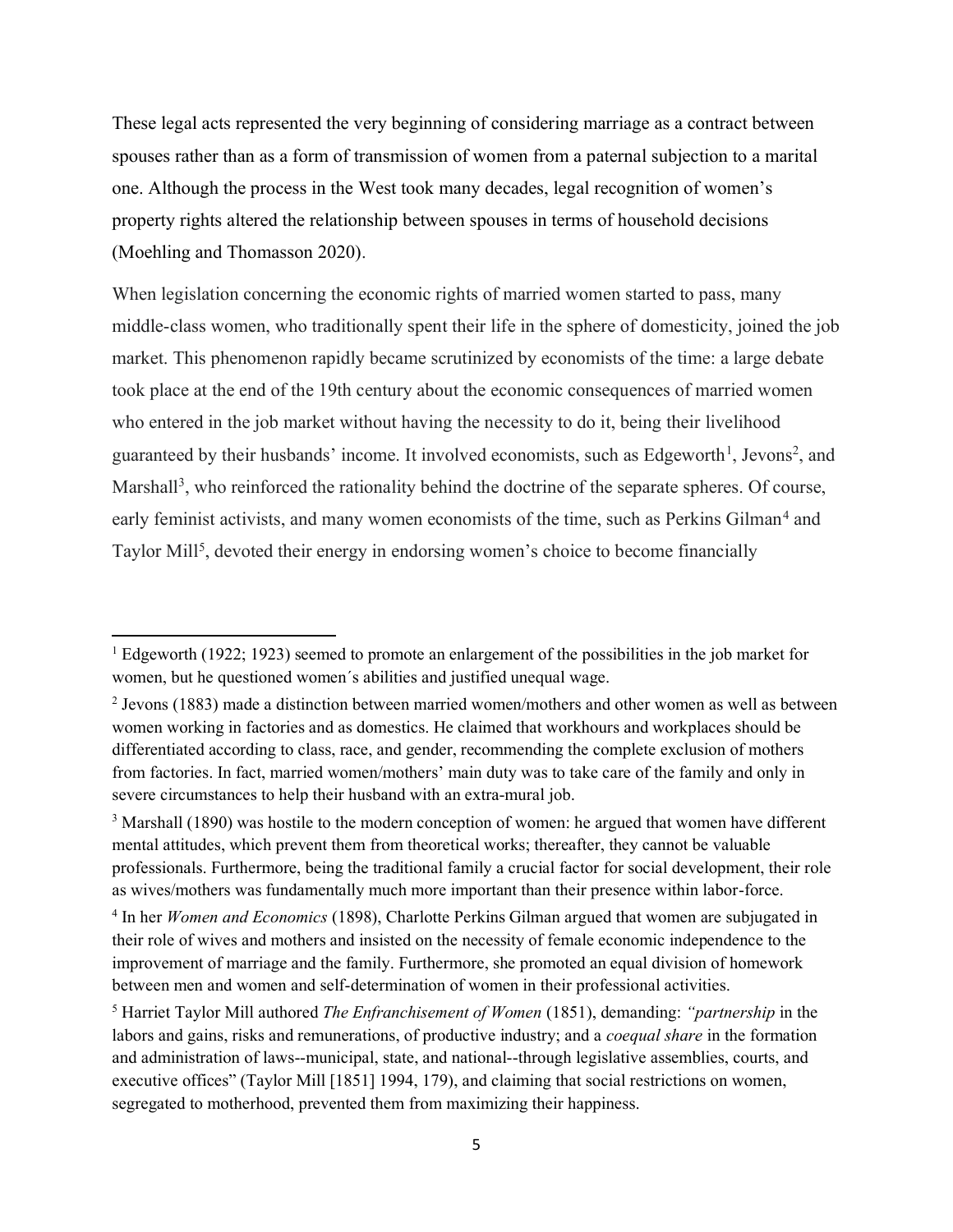independent: they fought against the idea that the traditional division of labor between men and women was more efficient for the society as a whole.

Even the debate on women's suffrage, which took place almost everywhere in the Western countries at the end of the 19th century, included many considerations about the status of married women. For instance, the American suffragist and historian George Elliott Howard (1914, 33) wrote: "educated women are declining to view matrimony as a profession, as their sole vocation, or to become merely child-bearing animals. They are declining longer to accept marriage as a sort of purchase contract in which the woman barters her sex-capital to the man in exchange for a  $life$ -support."

Talking about marriage legislation it is inevitable to consider the other side of the story: divorce. In 1857 in the United Kingdom divorce was finally allowed by the Matrimonial Causes Act. Although the Act did not treat women and men equally, being women forced to provide unquestionable proofs in order to file a divorce, the Act freed marriage from the millennial ecclesiastical power and made it secular (Kha 2021). Nonetheless, in many countries, divorce is influenced and regulated by religious authorities<sup>6</sup>. The situation in Islamic countries is wellknown, albeit the case of Israel is emblematic too, and it creates a legal distance between Israeli citizens and Jews living outside Israel: while in Israel rabbinical courts are the sole institution able to provide a divorce accordingly to the Jewish law (Halakha) which gives to the husband the permission to refuse divorce (*get*); Jews outside of Israel are not subject to rabbinical courts and they follow the legislation of their country of residence.<sup>7</sup>

It is important to underline that until late 1960s, the condition of living an unhappy marriage was not an option to ask for a divorce. In fact, divorce laws required to prove faults in a spouse's behavior: faults might be adultery, abuse, sexual inability, and so forth. The first no-fault option for filing divorce was introduced in 1969 by the California's Family Law Act which led to a

<sup>6</sup> The role of religion is still very important today even in secular societies: Smith (2003) explains that the religious behaviour of a given country influences divorce rates in Europe, along with the easing of divorce laws and the rising economic status of women.

<sup>7</sup> Radzyner (2018) analyzes prenuptial agreements used to avoid *get* refusal, albeit not only divorce, but also prenups are treated differently in the diaspora and Israel: this makes things easier for Jews outside Israel, while it does not affect Israeli citizens.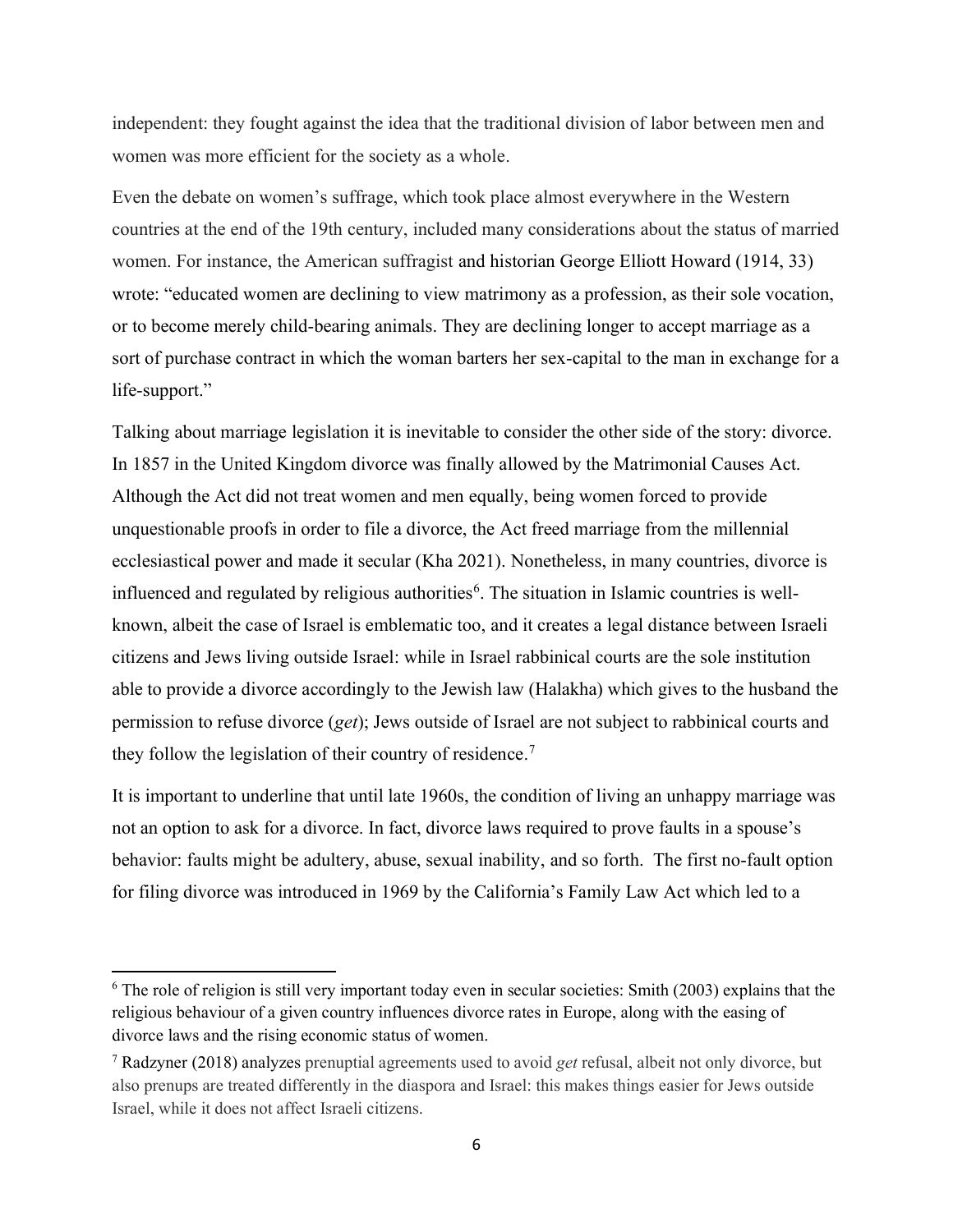dramatic increase in divorces in a period during which data revealed a consistent decrease in marriages.

In this historical framework pre-marriage agreements, not to be intended as prenups, have been constantly issued between families either to settle down the marriage contract or to face the consequence of divorce and, more frequently, the condition of becoming widowed. The most ancient forms of pre-marriage agreements were dowry and dower: the former was intended as a transfer of parental property or money from the bride's father to the groom while the latter is a payment by the groom to the bride which might be saved in case she should become widowed. The nature of both as well as their financial amount may vary widely. Neither dowry nor dower have been directly related to divorce; they were rather connected to the establishment of mutual rights and duties occurring between families involved in the engagement/marriage.

In the last decades, especially in the United States, prenuptial agreements have been introduced as a form of bilateral contract between the two spouses<sup>8</sup>. Prenups are intended as a full and complete disclosure of the value of all the real and personal property and other assets belonging to each partner who intend to remain them separate propriety. The main function of prenups is to fix conditions in case of divorce. i.e. division of property acquired during marriage, eventual alimony, protection of children from prior marriage, and so forth.

Unlike other economic literature on prenups, this paper is not aimed at investigating their effect on divorce rates (Allen and Gallagher 2007), rather it is aimed at suggesting that, if intended not simply as a list of conditions in case of divorce, but also as a tool to coordinate the division of labor within households among partners, prenuptial agreements may combine efficiency and fairness by overcoming the (supposed) trade-off between efficiency and fairness as depicted in the competition between NHE and feminist economics.

<sup>&</sup>lt;sup>8</sup> In 1983 the National Conference of Commissioners on Uniform State Laws [As you have discussed several countries, best to specify that this is in the United States, if indeed it is] introduced the Uniform Premarital Agreement Act (UPAA) in order to make prenups reliably enforceable in their courts.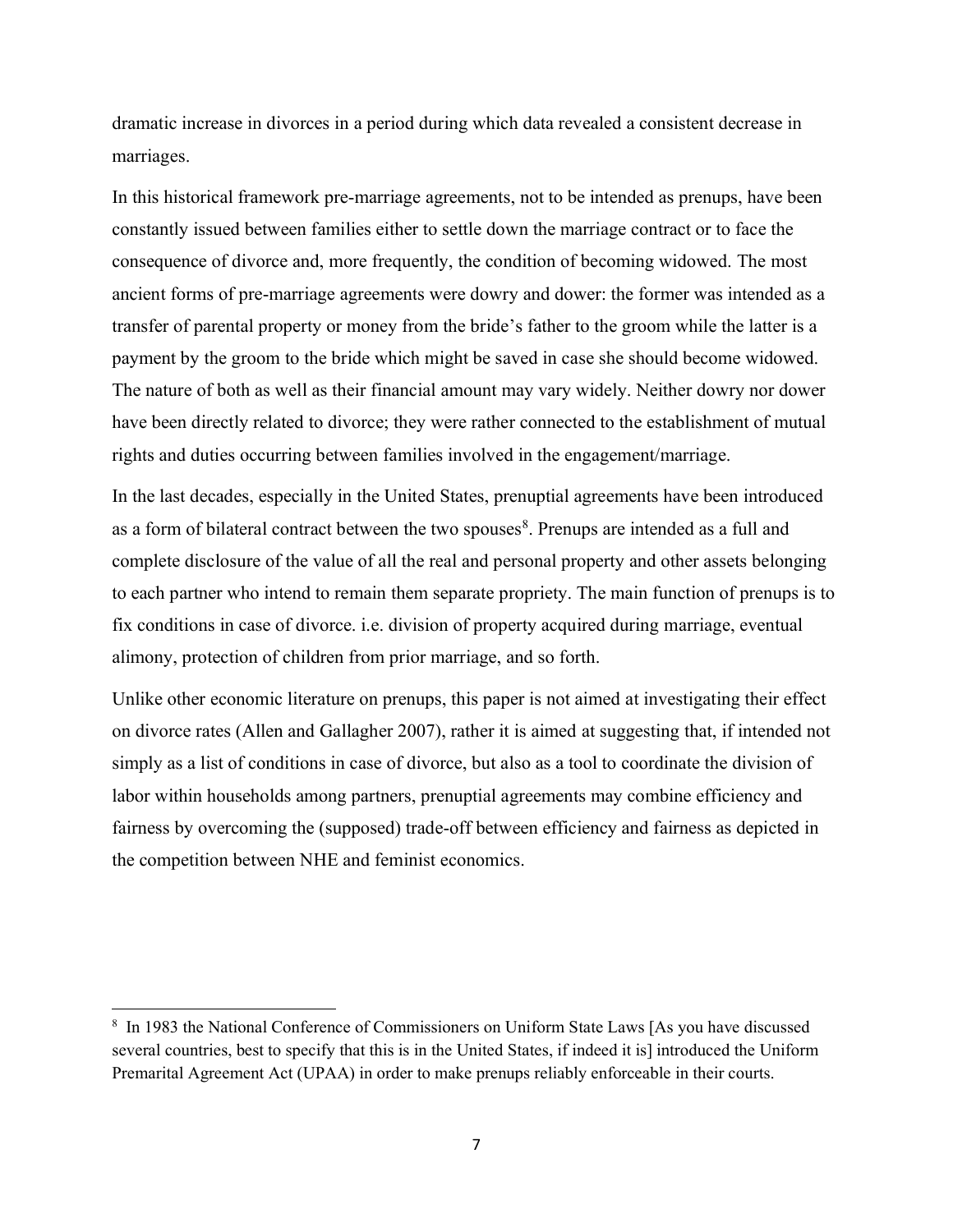## **2. The economics of marriage and divorce in standard economics and feminist economics**

Standard economics embedded marriage and divorce within the contract theory based on the process of maximization of households' utility function (Becker 1981) or on the risk-preferences framework (Posner 1992, 2007).

Gary Becker applied rational choice theory to any aspect of human behavior. His interpretation of marriage, the origin of the division of roles within a couple, and divorce were not an exception. Along with Jacob Mincer, Becker founded a new research field, the new home economics (NHE), entirely devoted to the application of neoclassical economics to gender issues with a specific view of household production and the economics of the family (Grossbard 2015; Becchio 2020). As he wrote: "the rational choice interpretation of family behavior has much to offer not only to economists, but also to researchers in the many other disciplines" (Becker 1991, 19). Accordingly, Becker considered the rationale of marriage as follows: "persons marry when the utility expected from marriage exceeds the utility expected from remaining single" while divorce occurs "when the utility expected from remaining married falls below the utility expected from divorcing and possibly remarrying" (Becker et al. 1977, 1142).

Becker introduced his economics of marriage in two articles published in 1973 and 1974. He specified that marriage theory must be grounded on two initial assumptions: a person gets married in order to maximize his or her well-being, which is measured by the consumption of commodities produced by the household; the marriage market reaches a Pareto-optimum condition, which means that nobody can change mates and become better off without worsening someone else's condition. Besides these assumptions, Becker specified that his model of marriage implies that men and women usually acquire different human capital due to their physical and biological differences. As in any other market which tends to equilibrium, the following conditions are satisfied: the division of roles in the marriage market is determined by marginal productivity; preferences are revealed; and mates compete given their budget constraints. Once a marriage has occurred, household production begins: Becker described the economics of the household by assuming that all the commodities produced in the household may be combined into a single aggregate utility function. Finally, he explained mating by defining marriage as a two-person firm with an entrepreneur member who hires (i.e., marries) the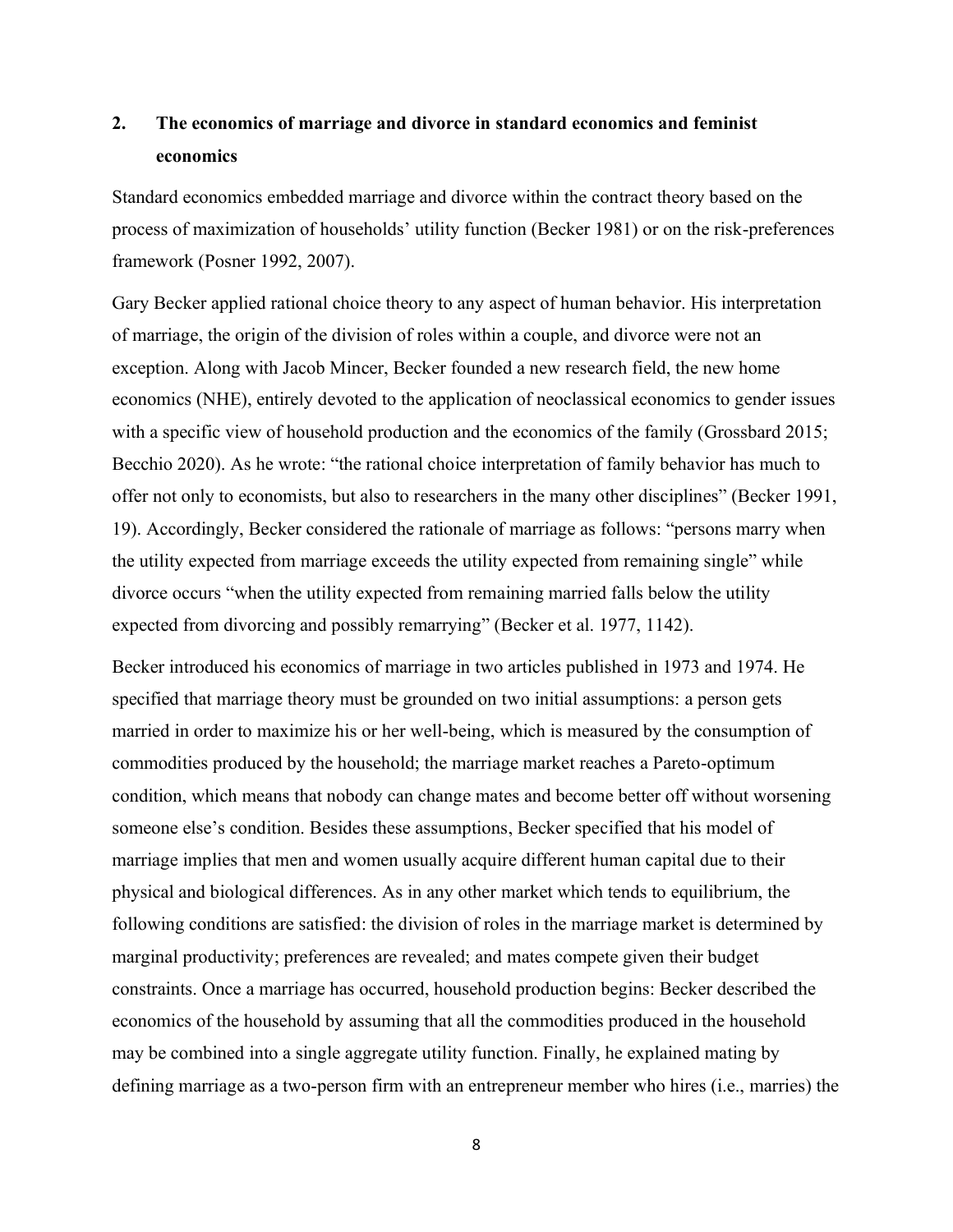other adult member: the optimal sorting maximizes the entrepreneur's profit, especially by considering the increasing return in mating with someone with similar preferences (Becker 1973).

In his following paper (Becker 1974), he included more nonmarketable elements related to marriage within the household, such as love and caring, as well as problematic issues that lead to divorce and remarriage. Becker et al. (1977) specified that divorce occurs when the combined utility of partners once dissolved exceeds their combined utility while married. Possible causes of divorce are a larger than expected deviation between actual and expected earnings in marriage; discrepancies between partners regarding intelligence, social background, religion or race, which were underestimated at a first stage; and marriage at a young age.

In his *Treatise on the Family,* Becker ([1981] 1991) proceeded to define marriage as a long-term commitment to assure that women are not abandoned and to protect them from life's troubles. The sexual division of labor is a consequence of women's "heavy biological commitment" to the production, feeding, and caring of children (Becker 1991, 38), which leads to the conclusion that the time of men and women are not perfect substitutes, but complementary: "households with only men or only women are less efficient because they are unable to profit from the sexual difference in comparative advantage" (Becker 1991, 39). Specialized investments in comparative advantages reinforce the division of labor between men in the market and women in the household sector. Becker posited a benevolent head of the family (the husband/father) by assuming that he fairly considers the preferences of all household members, and that he is able to adjust allocations in response to family members' behavior. If a family member (a "rotten kid") tries to raise his own consumption by lowering the consumption of others, the head of the household may reduce transfers to him ("no dinner for you tonight!") in order to induce him to behave properly. In the same book, Becker described divorce by incorporating uncertainty about the outcomes of marital decisions in the marriage market, and he defined it as a "special case of the Coase theorem (1960) and as a natural extension of the argument that persons marry each other if, and only if, they both expect to be better off compared to their best alternatives" (Becker 1991, 331). By following Becker, Evelyn Lehrer (2003) analyzed the factors which influence divorce, such as the quality of the match, mainly based on the personality and the behaviors of spouses, and the role of information missed before the marriage occurs. Her conclusion is that divorce is mainly driven by mistakes during the process of finding a marriage partner.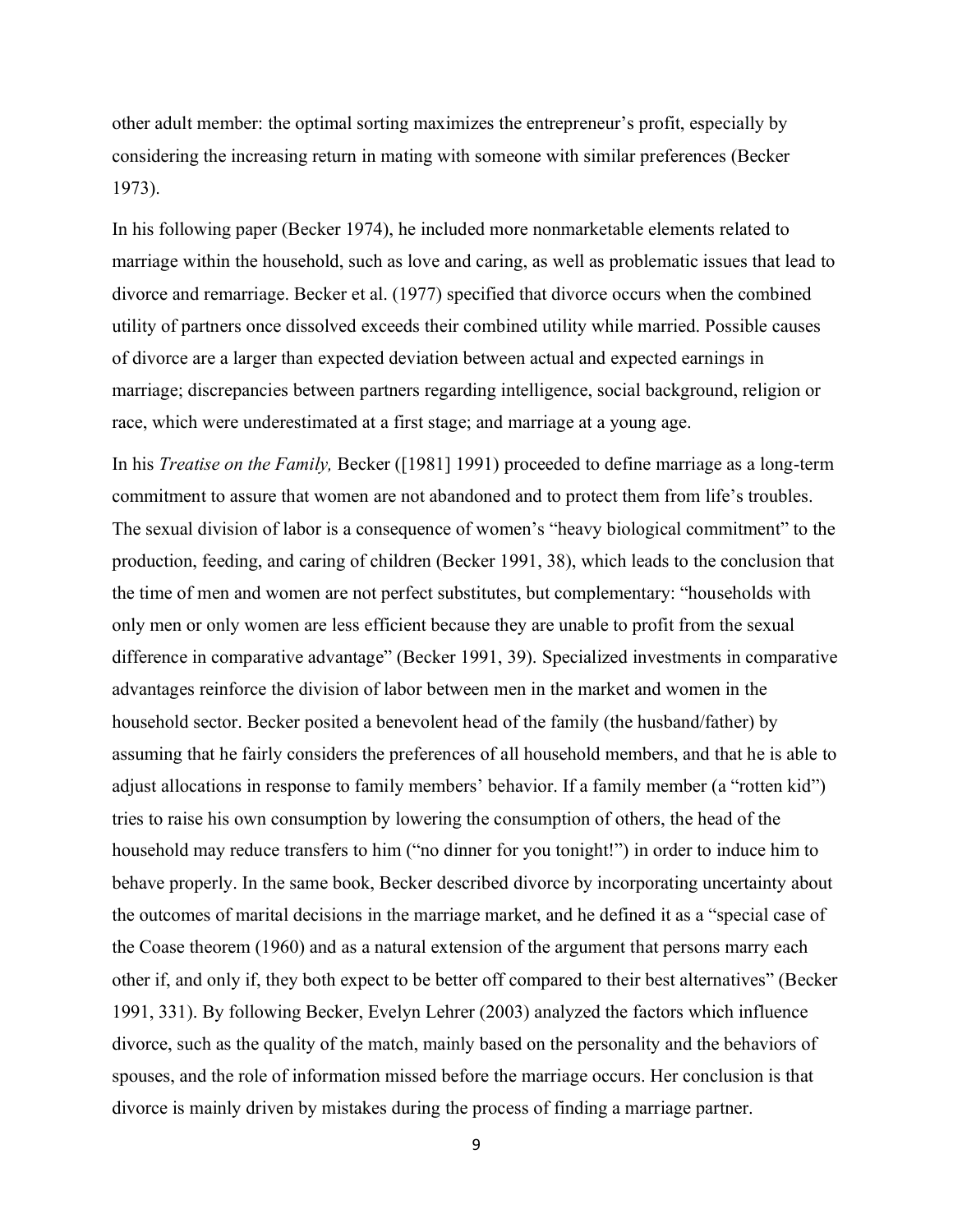Posner's law and economics approach (1992) applied to family issues such as marriage and divorce is mainly based on new home economics, by showing that a coherent and unifying framework with which to approach legal problems exists beyond the apparent fragmentation of legal rules. Hence, Posner overcomes the traditional boundary between the family and the market described as a conceptual separation between status and contract. His work on the economics of private law can be viewed as an application of his well-known efficiency hypothesis of the common law that is best explained as the courts' attempt to promote economic efficiency. According to Posner, sexual orientations have a strong biological origin that rationally drive sexual behavior through an implicit calculation of the perceived costs and benefits of specific actions which include marriage and divorce.

Posner considers marriage as a central institution based on contract law which essentially regulates "the major 'commodity' that marriage produces: children": raising children in fact requires time which is often on mothers who "trade(s) their work in the home for the husbands" work in the market" (Posner 1992a, 140). Based on the economics' notion of marriage market as a metaphor for mate-searching aimed to form productive households, the traditional marriage law differs from contract law for three aspects: the end of the contract cannot be fixed in advance (as neither death nor divorces are planned); the sanction for breaking the contract is usually more severe than in a regular contract; normal disputes within marriages are not regulated by the courts unless they are leading to divorces. He clearly considered the issue of divorce by distinguishing between consensual and non-consensual divorces. Though Posner pointed out that in a society which men dominate women, wives are more easily coerced to agree to a divorce (Posner 1992b).

Summing up, both Becker and Posner considered the rationale behind marriage and divorces by applying respectively the economic behavioral model and contract law. They did not specifically regard the role of prenups in their theoretical scheme, albeit we might consider an introduction of prenups justified from a rational point of view if and only if it decreases costs, either in terms of individual disutility (a reduction of stress in case of divorcing) or in legal terms (a reduction of disputes at court). The peculiarity of this approach is represented by the nature of the prenup to be intended exclusively as a potential efficient tool for reducing costs in case of separation/divorce, not as a possible fairer tool for organizing the division of labor between spouses during their partnership.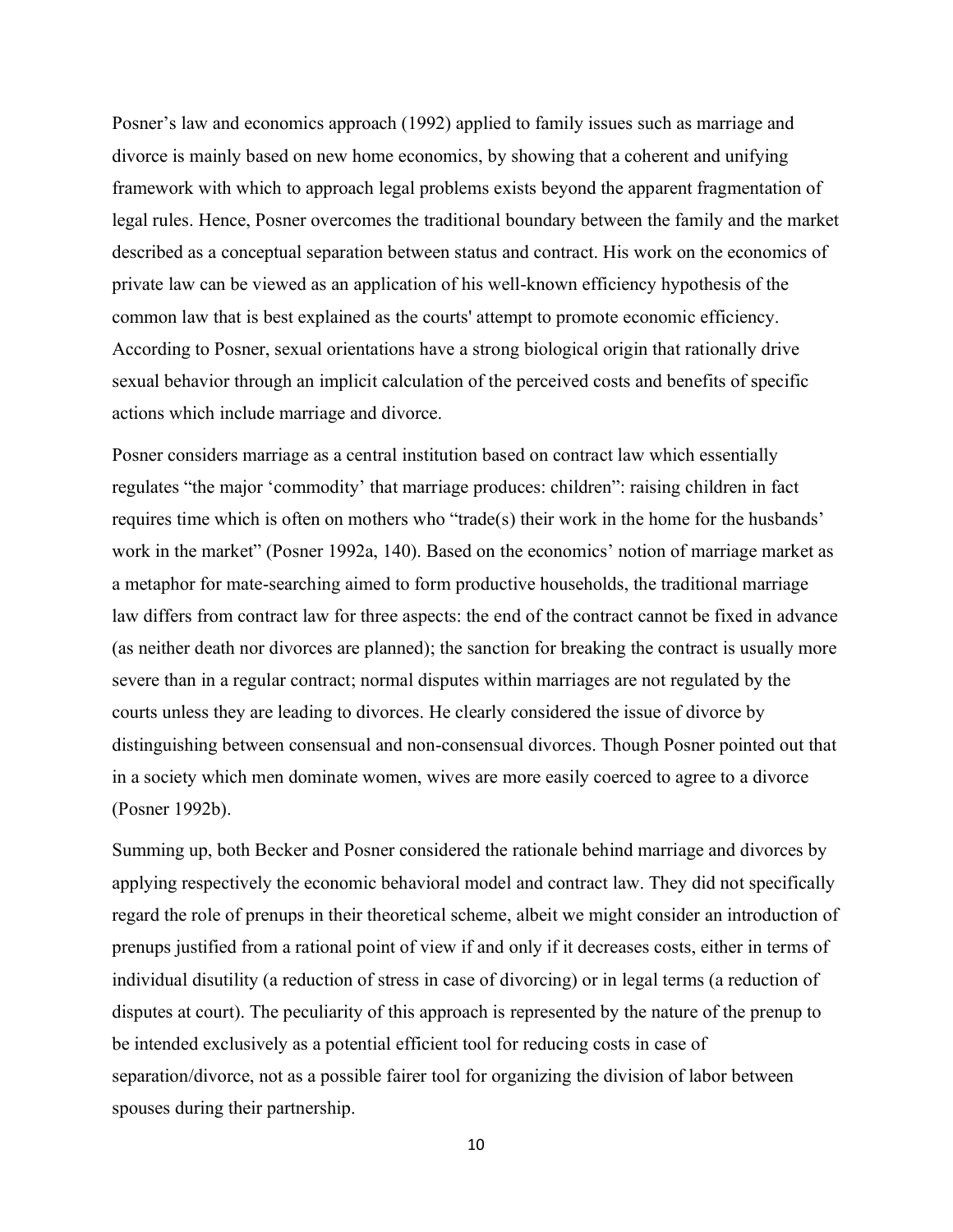Feminist economics combines economic theory and a feminist stance by criticizing the standard approach to gender issues *à la* Becker and *à la* Posner, and especially their interpretation of marriage and divorce. Feminist economics considers marriage as a social institution whose complex dynamics have been too often rooted in gender inequality which persists in the intrahouse dynamics of caring as well as in the dynamics of divorce and break-ups. Furthermore, gender inequality has paid constant attention to the distribution of resources, including material provisions, leisure time, and investments in education in favor of boys and men, in contrast to NHE, which assumes all these factors as *ceteris paribus* conditions.

Feminist economics analyzes marriage by explicitly including social pressures as well as tacit and explicit rules and traditions related to age, class, race, religion, sexual orientation, and gender identity. Moreover, feminist economics points out the relevant role of the legal framework which enormously affects the dynamics of marriage and divorce as well as the role of other formal legal partnerships. Finally, feminist economics promotes economic policies that aim to improve the condition of women, especially considering that the marriage rate has been dropping over the last three decades.

#### **3. Prenups models and literature**

In the jurisprudence prenups belong to nuptial agreements made by couples before marriage (pre-marital agreements), when parties usually have an unrealistic view of their marriage, mainly based on their romantic vision of living together, and do not know how circumstances will change, given that human rationality is bounded, information is always incomplete, and knowledge imperfect. Much academic discussion of premarital agreements did not succeed in considering the real-world context around prenups, or has considered only one aspect of the larger context, e.g., gender inequality, while ignoring others. Economic theory might help in understanding pro and contra prenuptial agreements (Thompson 2018).

Evidence suggests that prenuptial agreements are used primarily by wealthy spouses who try to protect their own interests in the event of divorce, or to guard the inheritance interests of their children from previous relationships. Pollack (2018) found three different arguments for the low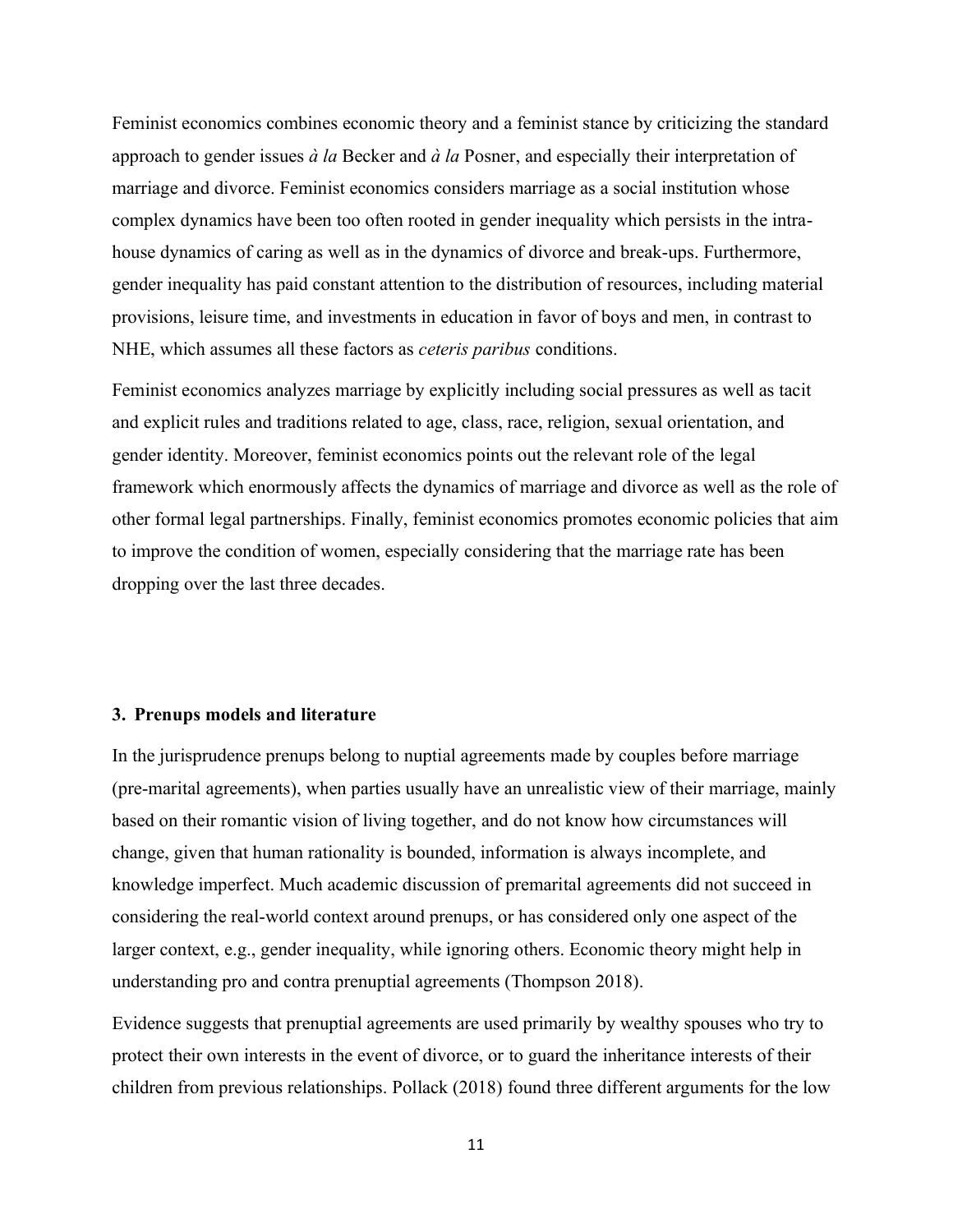rate of prenups. Few couples make prenuptial agreements. The empirical argument shows that in first marriages only 5 percent of couples make prenuptial agreements, while in second and higher order marriages the rate rises to about 20 percent. The theoretical argument is based on the fact that each spouse has multiple objectives that change and it is hard to set up a prenup which might still be valid after many years in case of divorce. Finally, the legal argument is linked to the complex and complicated way to enforce provisions of prenups that specify allocation within marriage: in fact, courts cannot supervise ongoing marriages.

Several studies have shown that prenups have significant effects on individuals' behavior, such as the division of labor in the household seems to be more balanced between partners who usually tend to choose joint ownership of property (Douglas 1992; Hamilton 1999). Some empirical investigations revealed that prenuptial agreements lead to a substantial decline in the divorce rate especially because they tend to be designed to protect economically well-off spouses' financial interests in the event of divorce (Leeson and Pearson  $2016$ )<sup>9</sup>. Other empirical works present spouses' perceptions of the fairness of the division of labor in marriage as fundamental element for a healthy household (Brinig and Nock 1999). In fact, in the last fifty years, women have massively entered the labor market, while men's labor force participation rates have not changed much. Though, this situation did not equalize the housework done by men and women though: women simply end up working 'two shifts' (market and household labor) by carrying on a 'double burden'. A recent paper on Italian data shows the inverse relation between female labor participation and gender wage gap and this situation increases gains from separate property which may easily be determined by prenups. Given the low cost of prenuptial contracts, prenups are not only efficient in case of divorce, but they might lead greater rates of female labor participation.

While divorce is regulated by specific laws and the condition of divorcees are usually set up during the divorce process, the allocation of household labor has never been regulated by jurisprudence. By suggesting that the division of household labor between spouses might be an element of prenups does not mean that a specific legislation must be introduced, rather than a

<sup>9</sup> The authors examined more than 2,000 American premarital agreements between 1985 and 2013.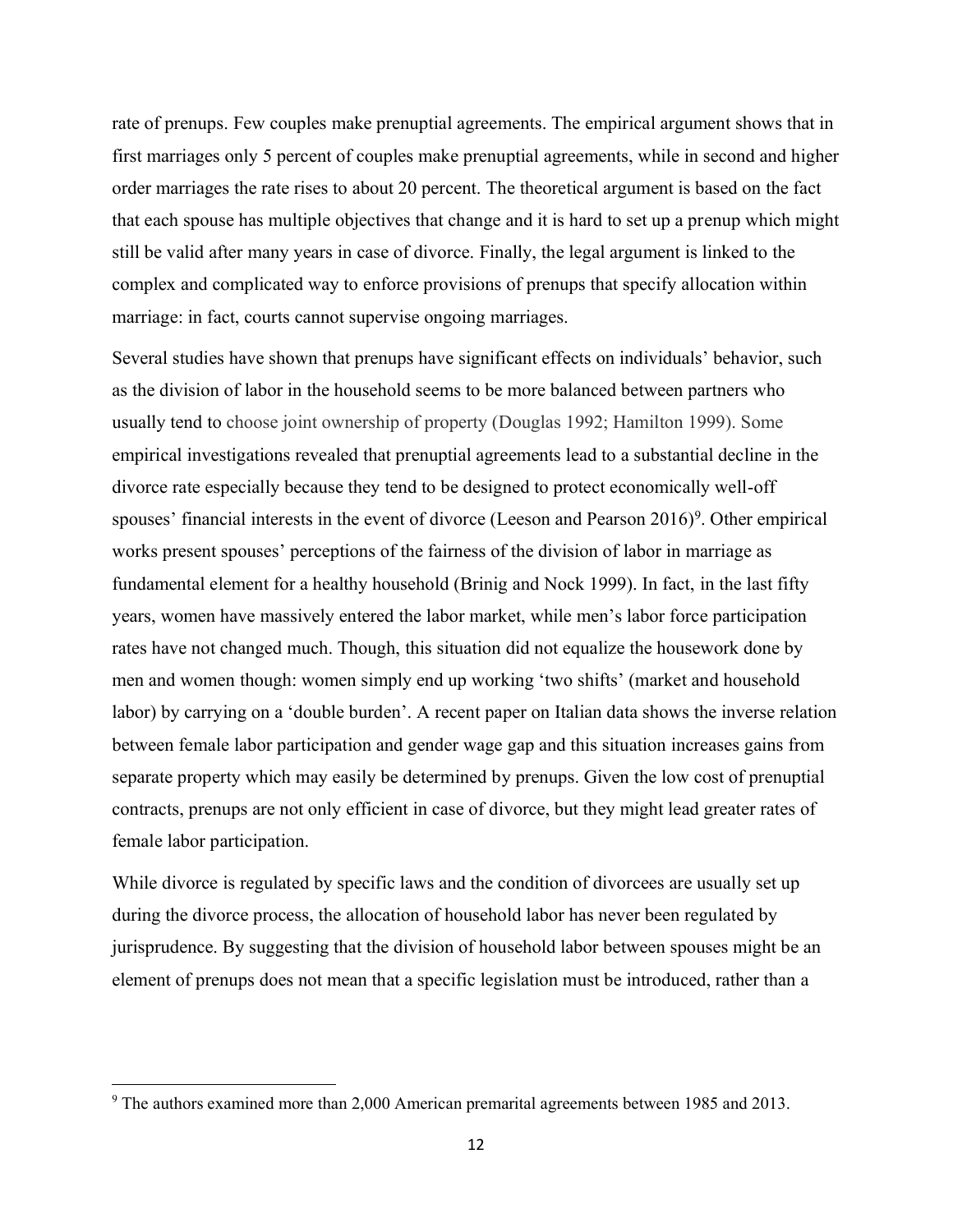possibility to include them along with the traditionally conditions that are embedded in prenuptial agreements.

Rainar (2004) proposed the 'incomplete contracting' approach, aimed to guarantee the two partners' agreement in equilibrium to write a prenuptial contract with the optimal asset division rule. In his model a married (or cohabiting) couple makes three decisions: the terms of divorce; a relationship-specific investment in the marriage for each partner; a bargain over the partition of the marital surplus generated from their investments before divorcing. Divorce is ruled out by equilibrium, and it has not only distributive consequences ex post but can also have efficiency consequences in intact households, by influencing spousal incentives to make investments in relationship-specific assets. The optimal strategy for prenups is to equalize the parties' economic positions after divorce because they prevent parties behaving opportunistically ex post, thereby promoting efficient investment ex ante.

Broadly speaking, economics models of prenups imply the notion of equilibrium in market marriage to be reached when the joint welfare of the spouses is maximized, such as in the model proposed by Nicolò and Tedeschi (2004). However, reality constantly shows that women usually are at a financial disadvantage to their male counterparts. This lack of realism is precisely what feminist economics criticizes in the standard economics marriage models. Nonetheless, in feminist economics there are no specific studies on prenups, as they are seen as a traditional tool embedded within that standard model. Feminist economics often criticizes the fact that extraeconomic issues, which are fundamental in order to understand human behavior – including the decision to get married/divorced – are not taken into any account by NHE economics: not only do prenups reduce the romance around marriage, but they strengthen market dynamics into an intimate relationship by putting too much emphasis on an individual's utility and by ignoring the couple's utility. Becker's identification of the benevolent husband's utility function as perfectly representative of the household's utility function is a perfect example of this situation.

Like many feminist scholars, who often point out procedural unfairness in prenuptial agreements, feminist economists likely consider prenups as a sexist way of reinforcing financial protection of men, and they think that premarital agreements generally disadvantage women by sharpening gender inequality (Brod 1994). Nevertheless, some faults emerge in this feminist image of prenups. First and foremost, marriage is not only a romantic relationship: it has economic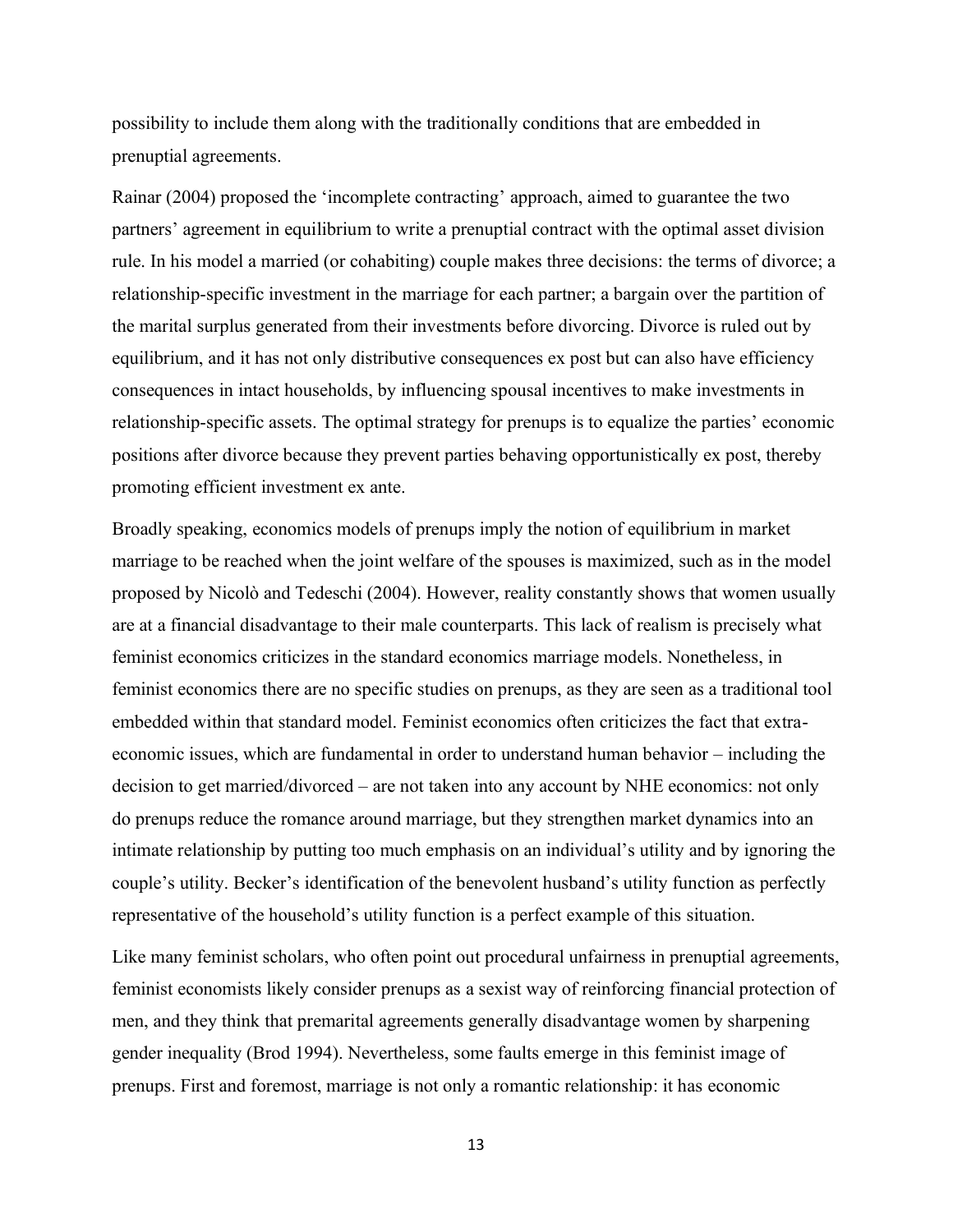consequences, likewise divorce and albeit nobody can buy love, to live in the real world means also to try to arrange things in a way that might reduce disadvantages not only in case of breakups, but also in order to avoid break-ups. Second, by putting much emphasis on individuals rather than on the couple might be a way to strengthen the well-being of the couple, unless we all agree that there is an inverse relation between 'the couple' and the two individuals who form it. In this case, the decision to getting married would be not only totally inefficient, but also unfair. Furthermore, prenups can be useful for a greater commitment between partners, and they might be a good incentive for altruistic behavior.

While many prenuptial agreements detail the division of property or other assets upon death or divorce, they may also include provisions regulating the ongoing marriage. If the view on prenups shifts from a contract to regulate financial asset in case of divorce to an agreement on how to properly handle with partnership during marriage, they would allow couples to take advantage of their freedom as individuals and to build up their own version of the marriage contract. This autonomy of the couple might become a powerful tool to overcome the traditional family, the old-style division of roles between spouses, in order to construct a more egalitarian relationship between partners (Marston 1997).

### **Conclusions**

With the introduction of Gary Becker's economics of the family, marriage has been scrutinized by considering the division of labor between spouses, which implies men as breadwinner and women as care giver, as natural and efficient. Later on, feminist economics refused [do you mean "refuted?" Because usually one school of thought does not "refuse" another. Another possibility is "rejected." NHE economics as a form of reinforcement of the traditional gender stereotypes based on the male breadwinner and the female housewife, a very unfair vision of marriage which leads to a very unfair society.

Many legal instruments might be introduced in order to make marriage an equal institution. Among them prenuptial agreements are a good tool to improve the condition of both partners, and to increase gender equality in the society as a whole. While standard economists – either NHE or law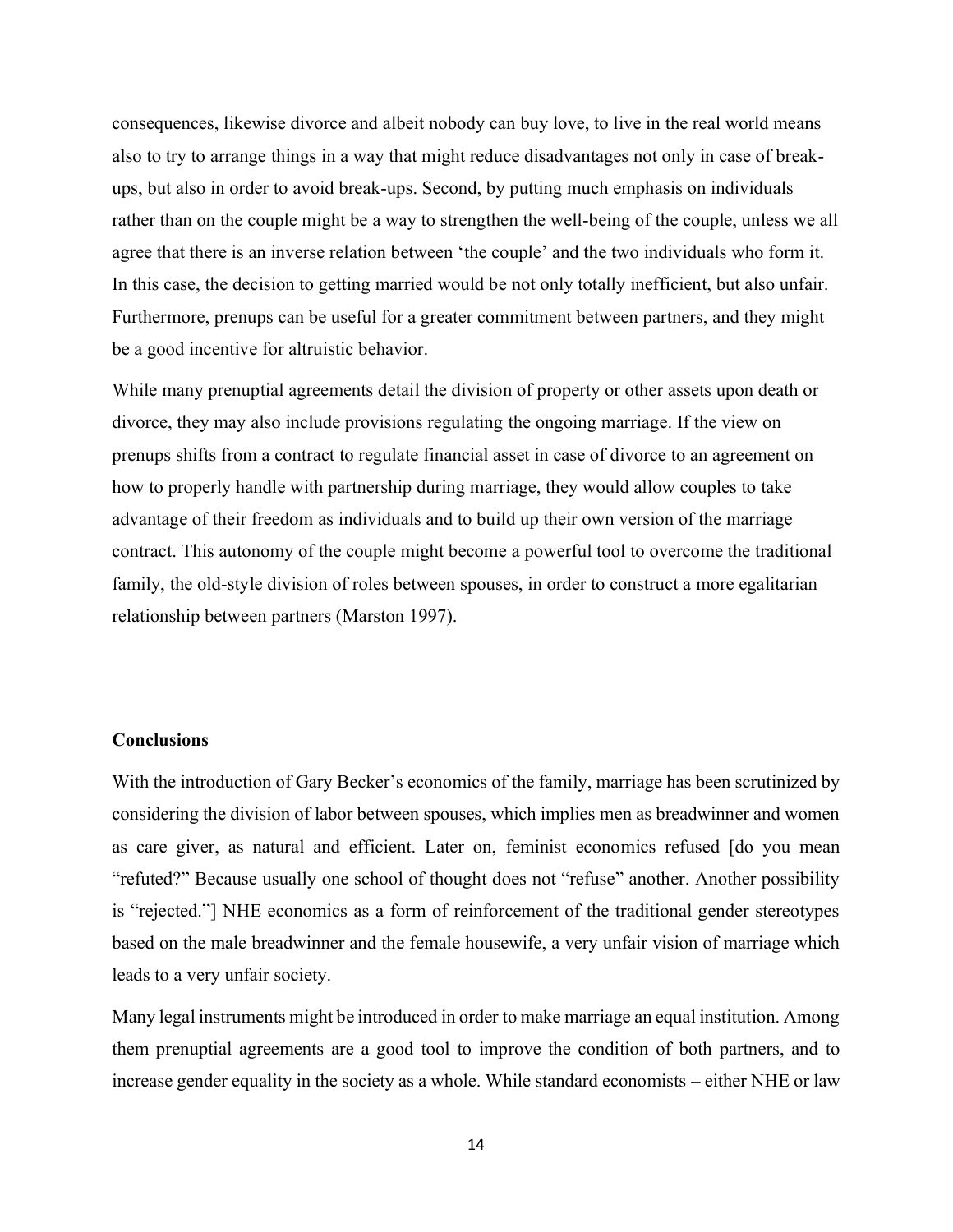and economics scholars - seriously took prenups into account by considering them as a tool to reducing costs in case of divorce, feminist economists seem to have ignored the potential effect of prenups on marriages by taking for granted that they are another instrument aimed to preserve men's privileges.

In this paper I have presented prenuptial contracts not only as a tool for regulating financial assets in case of divorce, but also as an instrument to coordinate individual behavior in dealing with family issues that includes a responsible sharing of responsibilities between spouses. If we stop thinking about marriage either as an exclusive romantic union of two people, or as the private bargaining of two rational agents, and we think about it as a form of protection for families and their property, prenups might be regarded as a way to increase the equality between partners in marriages, domestic relationships, and divorces. They can be tailored to any particular couple and, albeit they are not a magical instrument to avoid any possible legal dispute, they might be useful and fair. Prenups can promote efficiency and fairness in marriage and divorce. Henceforth they should be considered not only by today's followers and developers of NHE economics, but also by feminist economists.

### **References**

Allen, D. (1992). "What Does She See in Him?: The Effect of Sharing on the Choice of Spouse." *Economic Inquiry*. 30, no. 1: 57–67.

Allen, Douglas W., and Maggie Gallagher. 2007. "Does Divorce Law Affect the Divorce Rate? A Review of Empirical Research, 1995-2006*´ iMAPP Research Brief* 1: no. 1.

Barclay K, Meek J, and Thompson A. (Eds.) (2020). *Courtship, Marriage and Marriage Breakdown*. New York: Routledge.

Becchio, G. (2020). *A History of Feminist and Gender Economics*. London: Routledge.

Becker, G. (1981). *A Treatise on the Family*. Cambridge, MA: Harvard University Press.

Bergmann, B. (2005) *The Economic Emergence of Women*. New York: Palgrave MacMillan.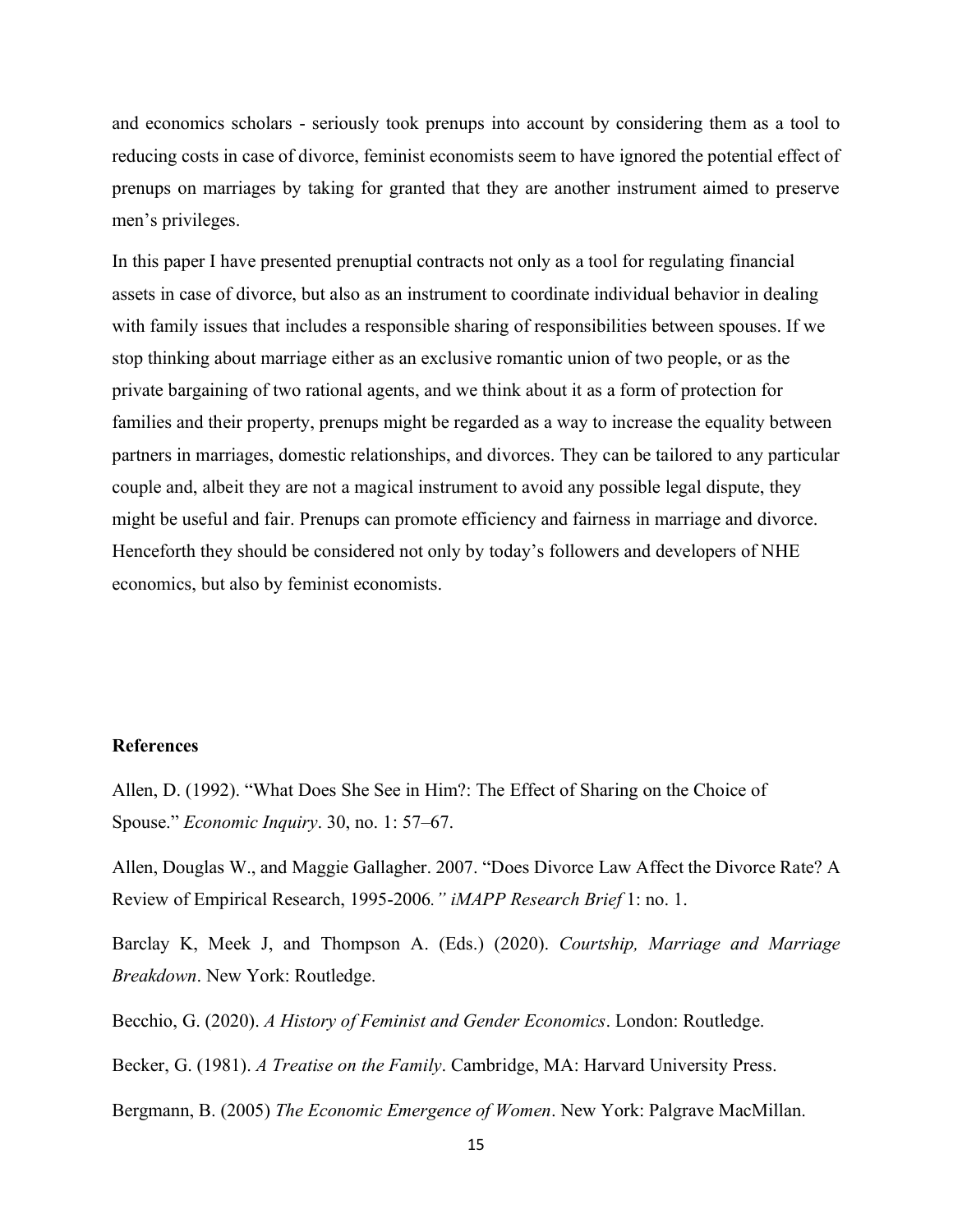Brinig, Margaret and Nock, Steven L. (1999). The Division of Labor, the New Marriage, and Marital Instability. Available at SSRN: https://ssrn.com/abstract=162730

Brod G. (1993) "Premarital Agreements and Gender Justice". *The Yale Journal of Law and Feminism.* Vol. 6 (2): 230-295.

Coontz S. (2006) *Marriage, a History*. New York: Viking.

Edgeworth F. Y. (1922) "Equal Pay for Men and Women for Equal Work". *Economic Journal*, Vol. 32:128, pp. 431-457.

Edgeworth F. Y. (1923) "Women's Wages in Relation to Economic Welfare". *Economic Journal.* Vol. 33:132, pp. 487-495.

Eibach J. and Lanzinger M. (Eds.) (2020) *The Routledge History of the Domestic Sphere in Europe*. London: Routledge.

Grossman, S. (2015) *The Marriage Motive: A Price Theory of Marriage.* New York: Springer.

Hamilton G. (1999) "Property Rights and Transaction Costs in Marriage: Evidence from Prenuptial Contracts." Journal of Economic History. Vol. 59:1, pp. 68-103.

Howard, George Eliott. 1914. "Changed Ideals and Status of the Family and the Public Activities of Women". The Annals of the American Academy of Political and Social Science. 56: 27-37.

Jevons, W.S. (1883). "Married women in factories." In W.S. Jevons (Ed.), *Methods of Social Reform and Other Papers*. London: Macmillan and Co.

Kha H. (2021) *A History of Divorce Law*. London: Routledge.

Leeson P. and Pierson J. (2016) "Prenups". Journal of Legal Studies. Vol. 45, pp. 367-400.

Marshall A. (1890) *Principles of Economics*. London: Macmillan.

Marston A. (1997) "Planning for Love: The Politics of Prenuptial Agreements". Stanford Law *Review.* Vol. 49: 4, pp. 887-916.

Nicolò A. and Tedeschi P. (2004). "Missing Contracts: On the Rationality of Not Signing a Prenuptial Agreement". University of Padua Economics Discussion Paper No. 39-2003, Available at SSRN: <https://ssrn.com/abstract=555261>